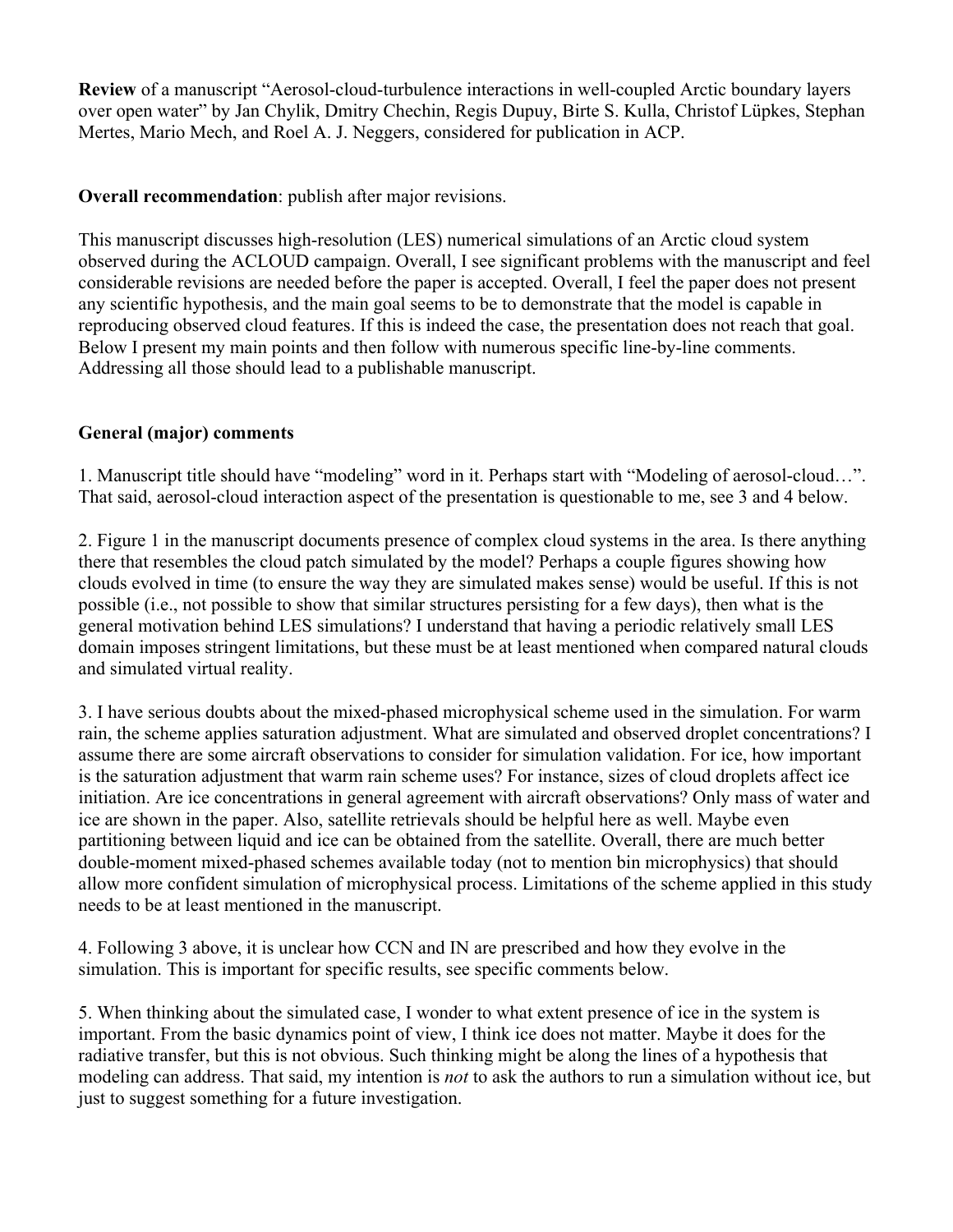6. I find the technical quality of the presentation relatively low. Some figures require adjustments to make them legible when included in the printed version. See specific examples below. Some statements in the text require revisions, again, see specific examples below. Overall, the conclusion section is relatively short and perhaps reflects on the rather "thin" outcome of this study, at least as discussed in the current version.

## **Specific minor comments**

1. L. 48: "primitive equations" are typically referred to as the set of mesoscale hydrostatically-balanced equations. Please rephrase.

2. L. 127: "…our main objective is to study interactions….". This does not seem a correct statement. Yes, there is a simulation, but the interactions are not studied. And I am not sure what would be needed to make this statement correct. Sensitivity simulations with different CCN and IN concentrations? Different ice initiation mechanisms? More convincing comparison with observations?

3. Figure 4. Because the distributions overlay, I think it would be better to plot distributions in two panels. Also, is the information about solubility available (i.e., do all can serve as CCN?). Why such a large difference for aerosols above and below cloud layer? Large-scale advection (for above) and surface emission (for below)?

4. L. 172. "upwind scheme". Really? I do not think so. If this is correct, then this is a serious problem.

5. Section 3.2. Is there any justification for specific parameter values selected for the simulation? CCN and IN concentrations in particular. Is the way ice is initiated in the model justified?

6. L. 238. I assume there is longwave radiative transfer as well. Please mention details.

7. L. 251: "Radiation is interactive…" is an incorrect statement. I think this refers to the fact that all hydrometeors are seen by the radiation code. Perhaps some details would be need here.

8. L. 256/257. "Continues nudging" and "Newtonian relaxation". Please use one term to avoid confusion. Also, such an approach dumps the perturbations, correct? Within the boundary layer, one can still relax the *mean* towards the observations (i.e., no dumping small-scale perturbations), but I think this not used, correct?

9. L. 265: "CCN … can evolve freely". Really? This means that with precipitation the CCN (and perhaps IN) are being removed. The text further in the draft confirms that. Is this a fair model setup, that is, with changing in time CCN? Should the concentration be maintained? What impact the reduced CCN later in the simulation has? I would expect some differences, for instance, in the rain mass.

10. Fig. 4 should include panel boundaries. The text to the right of each panel is too small and will be even smaller in print. Please change. L. 288 mentions diurnal cycle. I do not see it in the panels.

11. L. 303. "… simulated profiles agree well with observations…". The relaxation ensures that, at least for some variables, correct?